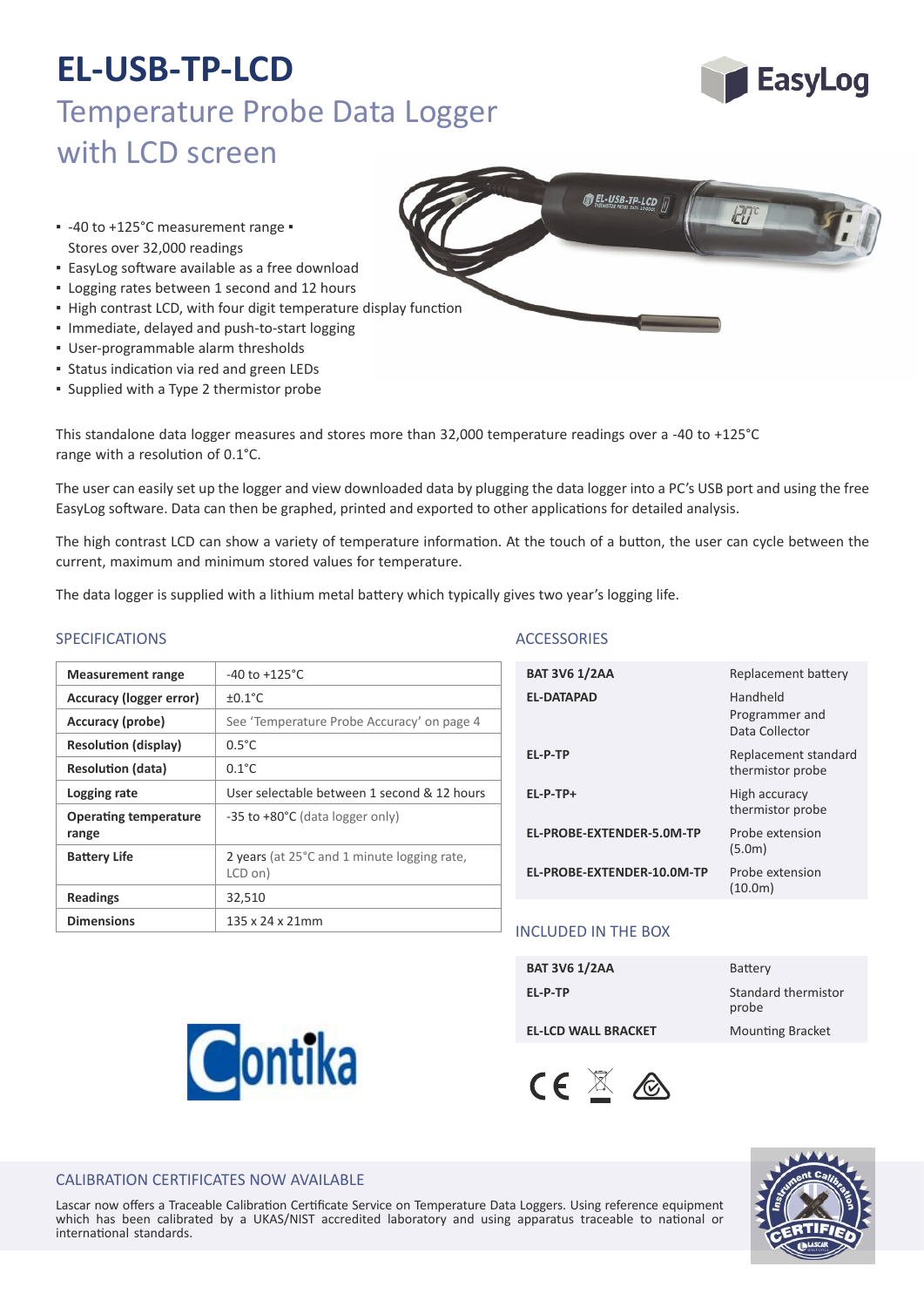### EL‐WIN‐USB

EasyLog control software is available as a free download. Easy to install and use, the control software is compatible with 32-bit and 64-bit versions of Windows 7, 8 & 10. The software is used to set up the logger, download, graph and annotate data or export in Excel, PDF and jpeg formats.

The software allows the following parameters to be configured:

- Logger name
- Measurement parameter (°C or °F)
- Logging rate (user selectable between 1 second and 12 hours) High and low alarms
- Immediate and delayed logging start

![](_page_1_Figure_8.jpeg)

#### **Download the latest version of the so�ware free of charge**

### DISPLAY STATUS INDICATION

The EL‐USB‐TP‐LCD features a high contrast LCD which shows logged temperature values using seven segment numbers, along with annunciators. The LCD can also show information regarding the loging status.

The LCD shows three different recorded readings, which can be cycled through using the built-in push button. The most recent logged temperature, maximum logged temperature and minimum logged temperature can be displayed.

To increase battery life it is possible, via the software, to turn off the display or have it

| D shows three different recorded readings, which can be cycled through<br>he built-in push button. The most recent logged temperature, maximum:<br>temperature and minimum logged temperature can be displayed. | ШШ<br>Reading |
|-----------------------------------------------------------------------------------------------------------------------------------------------------------------------------------------------------------------|---------------|
| ease battery life it is possible, via the software, to turn off the display or<br>active only after pressing the button.                                                                                        |               |

**Display** Logger Status Explanation Delayed Start This is shown when the button is pressed and the logger is set to start at a specific date and time Push to Start | This will flash when the logger is setup for 'Push to Start' logging Logging This is shown when the logger is running in 'LCD off' mode, and the button is pressed. The display clears again after a short period

|                               | Stopped                           | If the logger has not been set to log and the button is pressed, three dashes are displayed for a short period                                                                                                       |
|-------------------------------|-----------------------------------|----------------------------------------------------------------------------------------------------------------------------------------------------------------------------------------------------------------------|
| LT <sub>A</sub>               | Clear Max/Min                     | This indicates that the maximum and minimum stored values have been cleared after pressing the button for<br>a few seconds. This will not work if the probe is disconnected or the logger is connected to a USB port |
| $\mathcal{F}_{\mathbf{C}}$ ob | Probe<br>has been<br>disconnected | The flashing message 'Prob', followed by a number or letter, will be displayed if the logger is logging and the<br>probe becomes disconnected. The number/letter confirms the type of probe that should be connected |

![](_page_1_Picture_17.jpeg)

lo9

I.

![](_page_1_Picture_18.jpeg)

![](_page_1_Picture_19.jpeg)

**Temperature scale symbols**

**Maximum/Minimum logged value symbol**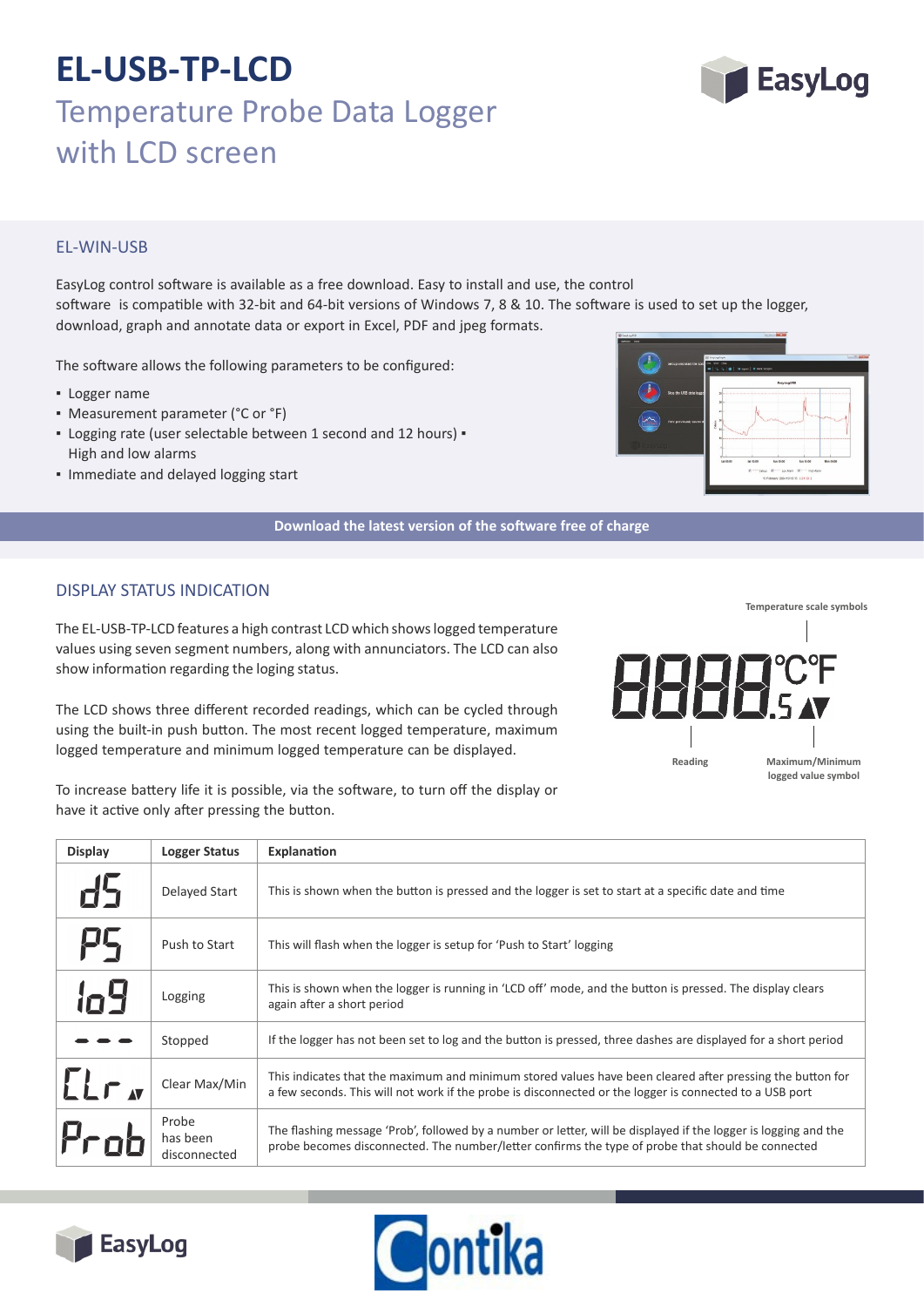![](_page_2_Picture_1.jpeg)

### LED STATUS INDICATION

EL‐USB‐TP‐LCD features two LEDs:

- The first LED flashes **red** to indicate that the EL‐USB‐TP‐LCD is in an alarm condi�on. It will flash when the logged temperature has exceeded a Low or High alarm level.
- The second LED flashes **green** to indicate that the EL‐USB‐TP‐LCD is not in an alarm condi�on.

Using EL-WIN-USB it is possible to set the alarm to remain active even if the reading has returned to normal, in which case the alarm LED will continue to flash red. This 'Hold' feature in the software ensures the user is notified that at some point an alarm level has been exceeded, without needing to download the data.

Using the control software it is possible to set a delayed alarm. In this mode the logger has to see multiple consecutive alarms before being activated.

Hold is enabled by default, and can be turned off via the control software. The red LED will then only flash whilst the logger is in an alarm condition. When the temperature returns to normal, the green LED will flash.

|                                                    | Green single flash (every 30 seconds)<br>The data logger is not currently logging, but is primed to start at a later date and time (delayed start) |
|----------------------------------------------------|----------------------------------------------------------------------------------------------------------------------------------------------------|
| 0'                                                 | Green single flash (every 10 seconds)<br>The data logger is currently logging. No alarm                                                            |
| $\overline{O}$ $\overline{O}'$                     | Red single flash (every 10 seconds)<br>The data logger is currently logging. Low alarm                                                             |
| <u>၀ ဝှ</u>                                        | Red double flash (every 10 seconds)<br>The data logger is currently logging. High alarm                                                            |
| $\sigma$ o                                         | Green single flash (every 20 seconds)<br>The data logger is currently logging. Low battery                                                         |
| $\circ$ $\circ$                                    | Red single flash (every 20 seconds)<br>The data logger is currently logging, however the battery is running low. Low alarm                         |
| o oʻ                                               | Red double flash (every 20 seconds)<br>The data logger is currently logging, however the battery is running low. High alarm                        |
| $\vec{o}$ o                                        | Green double flash (every 20 seconds)<br>The data logger is full and has stopped logging                                                           |
| $\boldsymbol{\mathsf{O}}'\boldsymbol{\mathsf{O}}'$ | Red & Green single flash alternately (every 20 seconds)<br>The data logger is full and has stopped logging. High or low alarm                      |
| $\overline{O}$ $\overline{O}$                      | No LEDs flash<br>The data logger is stopped, the battery is empty or there is no battery                                                           |
|                                                    | Red Triple flash (every 10 seconds)<br>The data logger is currently logging, but the probe has been disconnected                                   |

![](_page_2_Picture_10.jpeg)

![](_page_2_Picture_11.jpeg)